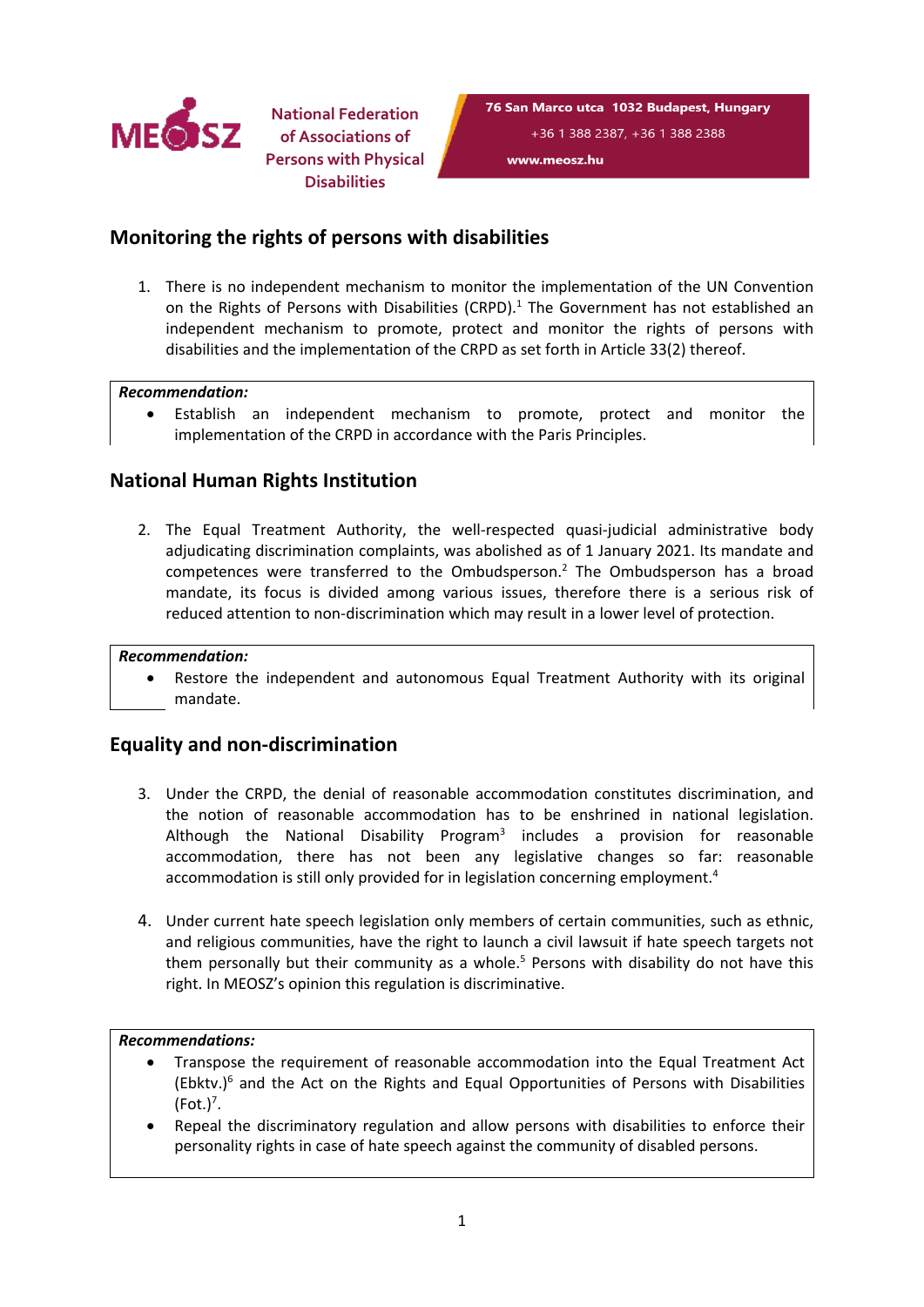### **Women with disabilities**

- 5. There is <sup>a</sup> general lack of awareness about the specific problems and rights of women with disabilities in Hungary. In its Inquiry Report in 2019 (CRPD/C/HUN/IR/1), the UN CRPD found that there was '<sup>a</sup> general lack of understanding about the intersectionality of gender and disability in policy implementation.' Even though the National Disability Program<sup>8</sup> states that programs shall be developed to assess the social circumstances of women with disabilities, and upon their findings <sup>a</sup> strategy shall be elaborated, there has been no such programs and strategy so far.
- 6. The right to health of women with disabilities is seriously limited. Not in every municipality can women with disabilities attend mandatory breast and cervical cancer checks. Accessible lung screening and other radiological machines, and colonoscopy facilities are not available at all screening facilities in the country. Therefore, people with <sup>a</sup> physical disability will either be left without care and timely screening or, at their own expense, they have to access costly private health services. 9
- 7. The lack of appropriate support programs to find jobs and low level of employment of women with disabilities cause that many women with disabilities are at risk of poverty. Data published in the Gender Equality Index 2020 of the European Institute on Gender Equality $^{\text{10}}$ found that only 20.1% of women with disabilities in Hungary are employed full-time, compared to 26.2% of men with disabilities and 56.6% of other women.
- 8. Discrimination by association impacts mothers of children with disabilities and women taking care of their family members with disabilities due to the lack of proper social and financial support. The lack of community services for persons with disabilities adversely impacts the lives of thousands of women, who – placing the family member in institutions being the only alternative – must stay home and care for their family members.
- 9. In 2020, the CRPD/C/HUN/IR/1 report found that gender-based violence is still prevalent in social care homes, but also in private households: '*women with disabilities, particularly those who are under guardianship and institutionalized, including those in supported housing, are exposed to gender-based violence, including violations of sexual and reproductive rights, such as forced contraception and forced abortion*'. The abuse of women with disabilities, although widely present, remains <sup>a</sup> taboo in Hungary, and appropriate assistance to victims of violence is scarce.
- 10. Despite some pilot programs implemented with the help of European Union (EU) funding, there is no comprehensive national program designed specifically to help women with disabilities in their practical prosperity, and to prevent abuse, protect and rehabilitate victims.
- 11. The appropriate protection from all forms of violence and abuse of women with disabilities is hindered by Hungary'<sup>s</sup> unwillingness to ratify the Council of Europe Convention on preventing and combating violence against women and domestic violence (Istanbul Convention). 11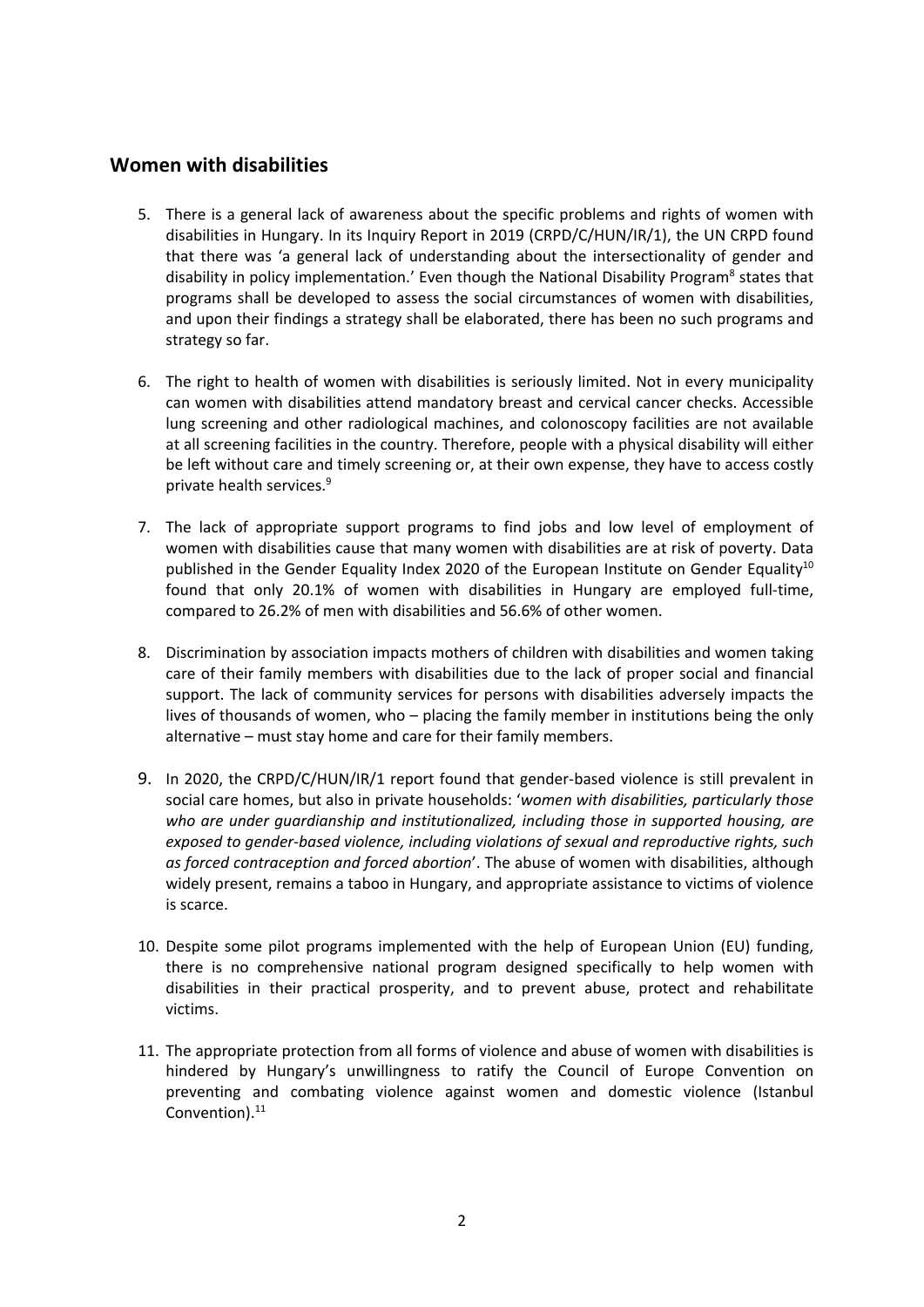#### *Recommendations:*

- • Take into consideration the rights and needs of women with disabilities and develop strategies and programs to eliminate their disadvantages.
- • Ensure that health care for women with disabilities and their participation in screening programs are available throughout the country.
- •Take steps to improve the employment rate of women with disabilities.
- • Create comprehensive national programs to prevent abuse and violence against women with disabilities.

## **Children with disabilities**

- 12. The government has not developed an effective legislative framework and strategy to prevent the institutionalization of those children with disabilities who their parents cannot care for. It constitutes severe discrimination that while in general, in the absence of parental care children under the age of 12 have to be placed at foster parents, this obligation may be waived in case of children with severe disabilities if the placement at foster parents is not in the 'best interest' of the child, or if it is not possible due to their state of health.<sup>12</sup> Consequently children with severe disabilities can still be admitted to residential institutions.
- 13. Children with disabilities are over-represented compared to the total number of persons living in homes for disabled persons.<sup>13</sup> The Government has not adopted a strategy for the deinstitutionalization of children with disabilities to ensure they can duly exercise their right to family life.

### *Recommendations:*

- $\bullet$  Develop an effective legal framework and strategy to prevent the institutionalization of children with disabilities.
- e Adopt <sup>a</sup> strategy of deinstitutionalization of children with disabilities.
- c Repeal Article 7(2) a) of Act XXXI of 1997 on the Protection of Children and the Administration of Guardianship and place children with disabilities with foster families along with available and accessible social care, health care, educational and other services close to their families.

# **Equal recognition before the law**

14. Many people with severe physical disabilities are unable to sign official documents due to their condition. According to Hungarian law, persons who are incapable of writing and signing <sup>a</sup> document can only make <sup>a</sup> legal declaration in the form of an authentic instrument.<sup>14</sup> For them, notarial procedure is the only way to sign a contract, or to make other types of legal declarations, such as administrative and banking matters. This regulation violates the equal opportunities of – among others – those persons with disabilities whose both upper limbs are affected.

### *Recommendation:*

c Amend legislation to allow people who are unable to write or sign due to their physical disability to make legal declarations not only before <sup>a</sup> notary public.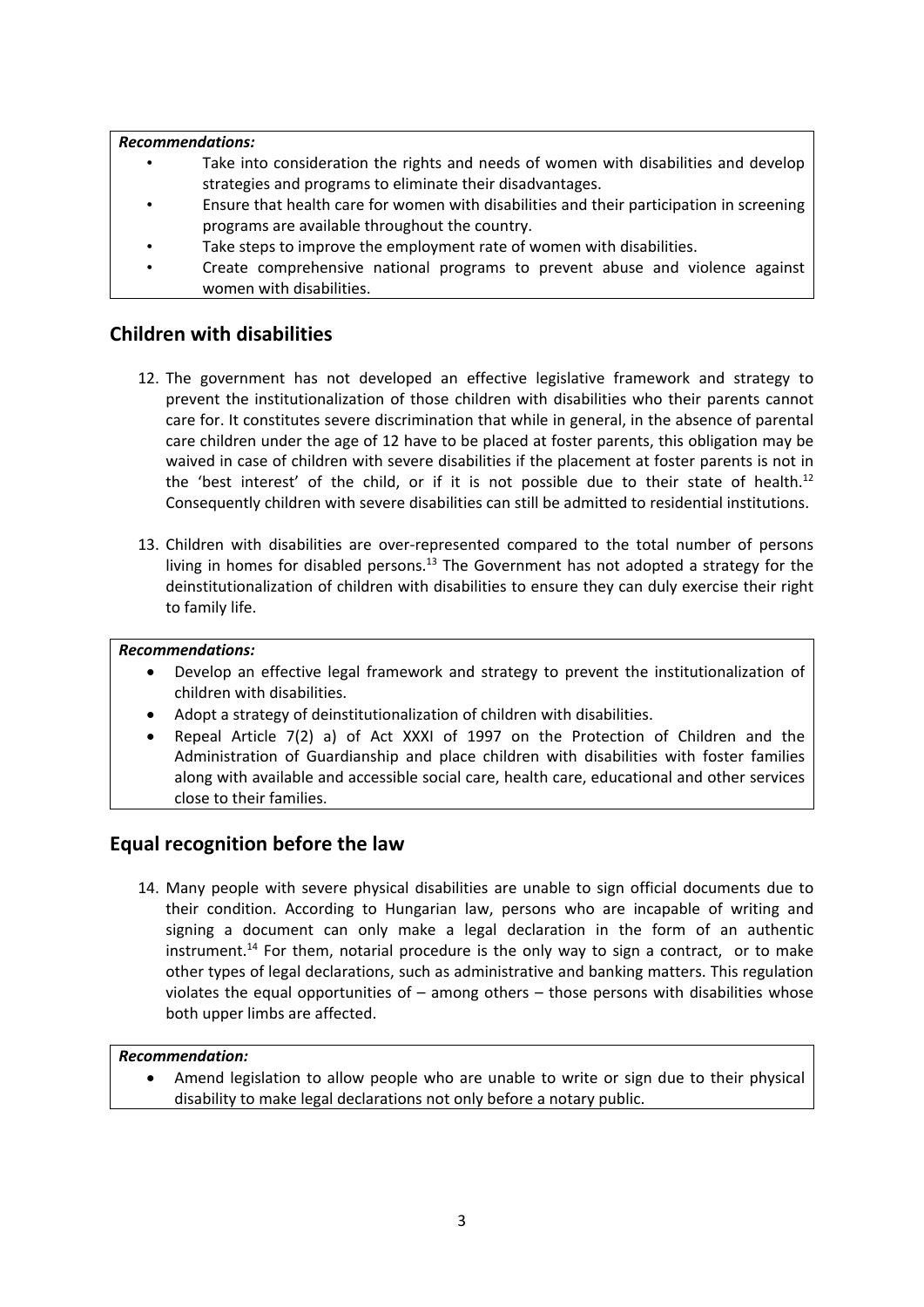# **Accessibility**

15. In Hungary equal access to public services is not adequately provided for persons with disabilities. Statutory deadlines for ensuring accessibility and equal access to all public services expired on 1 January 2014, however public investments into accessible buildings and services are still insufficient. A common problem is that even when it is claimed that new buildings are accessible, the end result does not always meet the requirements of accessibility, thus equal access to public services is not guaranteed. There are significant gaps in ensuring equal access to health care, education and public transport systems. The full accessibility of public transport systems should adhere to the principle of equal access in all aspects, including design, development, manufacturing, procurement and deployment of vehicle fleets, passenger facilities and passenger information systems. The lack of accessibility of healthcare facilities and medical devices adversely affect people with disabilities. Furthermore, the requirements of reasonable accommodation and universal design have not been transposed into domestic law.

#### *Recommendations:*

- c Put effective control mechanisms in place from the planning stage onwards, and penalize non-compliance with accessibility standards.
- c The requirements of reasonable accommodation and universal design should be transposed into domestic law.
- c Develop full accessibility of public transport systems.
- c Ensure that persons with physical disabilities fully enjoy the various forms of general health care and specialist care, as well as screening programs provided by the state, with adequate autonomy and dignity.

## **Education**

16. The overarching problem of education is that no strategy of action to create the conditions for inclusive education has been adopted. The principles of inclusive education, universal design and reasonable accommodation as prescribed by the CRPD have not been incorporated into the Hungarian public education system. <sup>15</sup> Most public educational institutions are still not physically accessible, and they are often unable to provide adequate material and personal conditions, so children with disabilities are left without appropriate education, and later are disadvantaged both in their social integration and in the labor market. There is no legal framework and resources allocated to the social and educational support for children with reduced mobility and their personal needs, therefore their equal access to education is not ensured. Children with disabilities often receive education, or in case of severe and multiple disabilities, 'developmental education', away from their family homes, which also places <sup>a</sup> disproportionate burden on them and their families.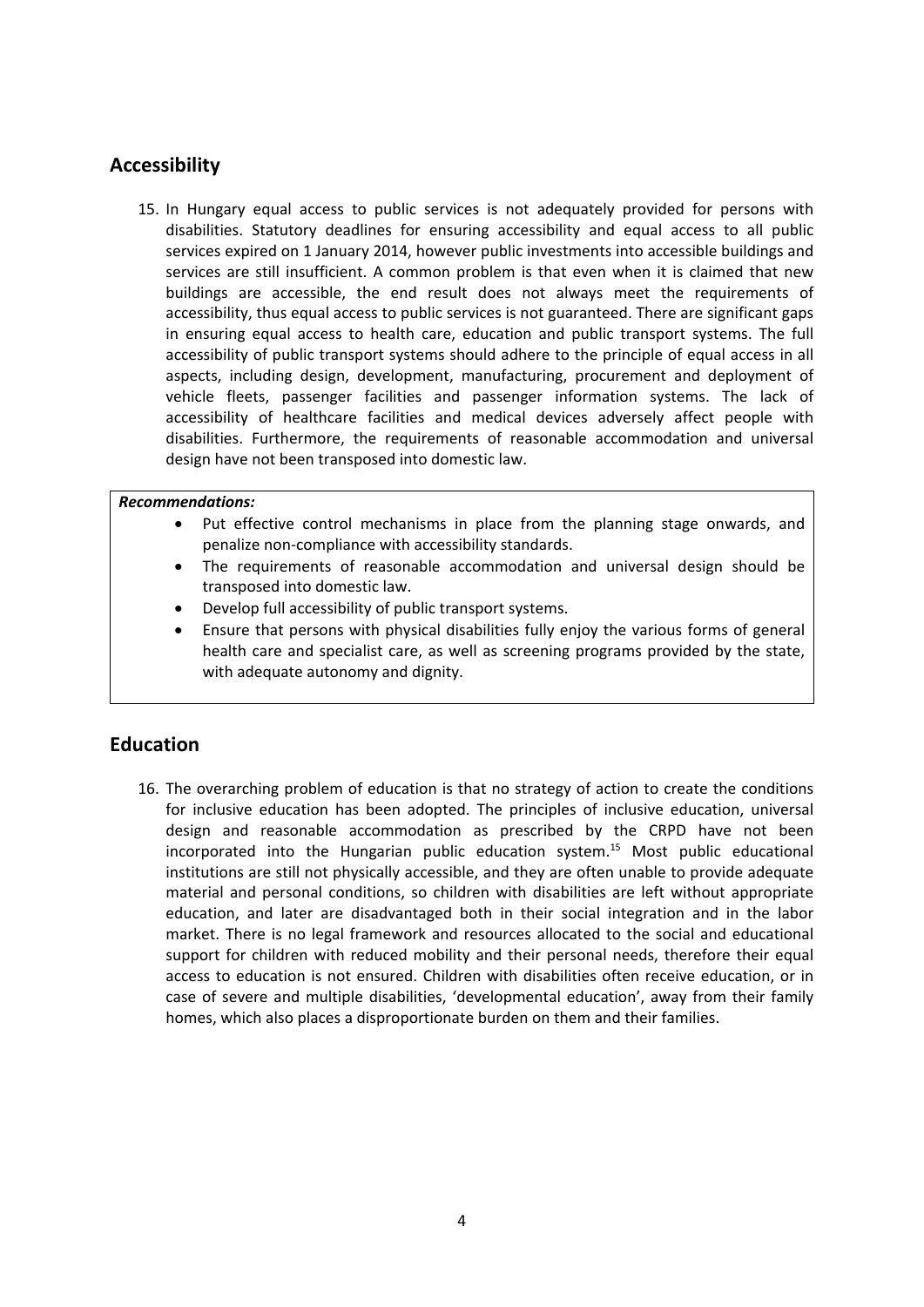#### *Recommendations:*

- c Incorporate inclusion, reasonable accommodation and universal design into the legislation on public education system and make it directly enforceable.
- e Make educational institutions fully accessible.
- c Provide educational opportunities (schools) as close as possible to the homes of students.
- c Amend current legislation to ensure that children with severe and multiple disabilities participate in 'developmental education' in <sup>a</sup> school instead of the family home.
- e Develop <sup>a</sup> comprehensive educational strategy from early intervention to higher education with <sup>a</sup> focus on disabilities.

## **Community living**

- 17. Current legislation does not guarantee the right to independent living. Only about 10 to 15% of all persons with disabilities in Hungary are recipients of community-based social services – studies agree that the reason why so few people access services is due to the unavailability of services in many parts of the country, and also because available services are often inadequate to people's needs.<sup>16</sup>
- 18. The number of disabled people living in long-term care homes is also high: over 42 thousand persons with disabilities lived in institutions in 2016. <sup>17</sup> Many institutions provide accommodation for over 100-200 people, where conditions are often dire. Current efforts by the government – their ongoing deinstitutionalization program – do not tackle these problems.
- 19. The Government's deinstitutionalization strategy has delivered mixed results.<sup>18</sup> "Supported housing" settings in Hungary provide accommodation for up to 12 persons, and are often found in remote settlements with little chance for residents to be integrated into local communities. It is reported that surveillance and limitations to residents' freedom of movement are in place in many of these services.
- 20. The EU'<sup>s</sup> Structural Funds are still being spent on the refurbishment of residential care homes and institutions for children, including homes for children with disabilities.

#### *Recommendations***:**

- e Amend current legislation on social services and provide budget in order to make community-based support services available 24/7 and in all regions of the country. Develop <sup>a</sup> community-based support system of high professional quality which answers individual support needs.
- c Stop spending public funds, including EU-funds on residential institutions and start developing new forms of community services for persons with disabilities.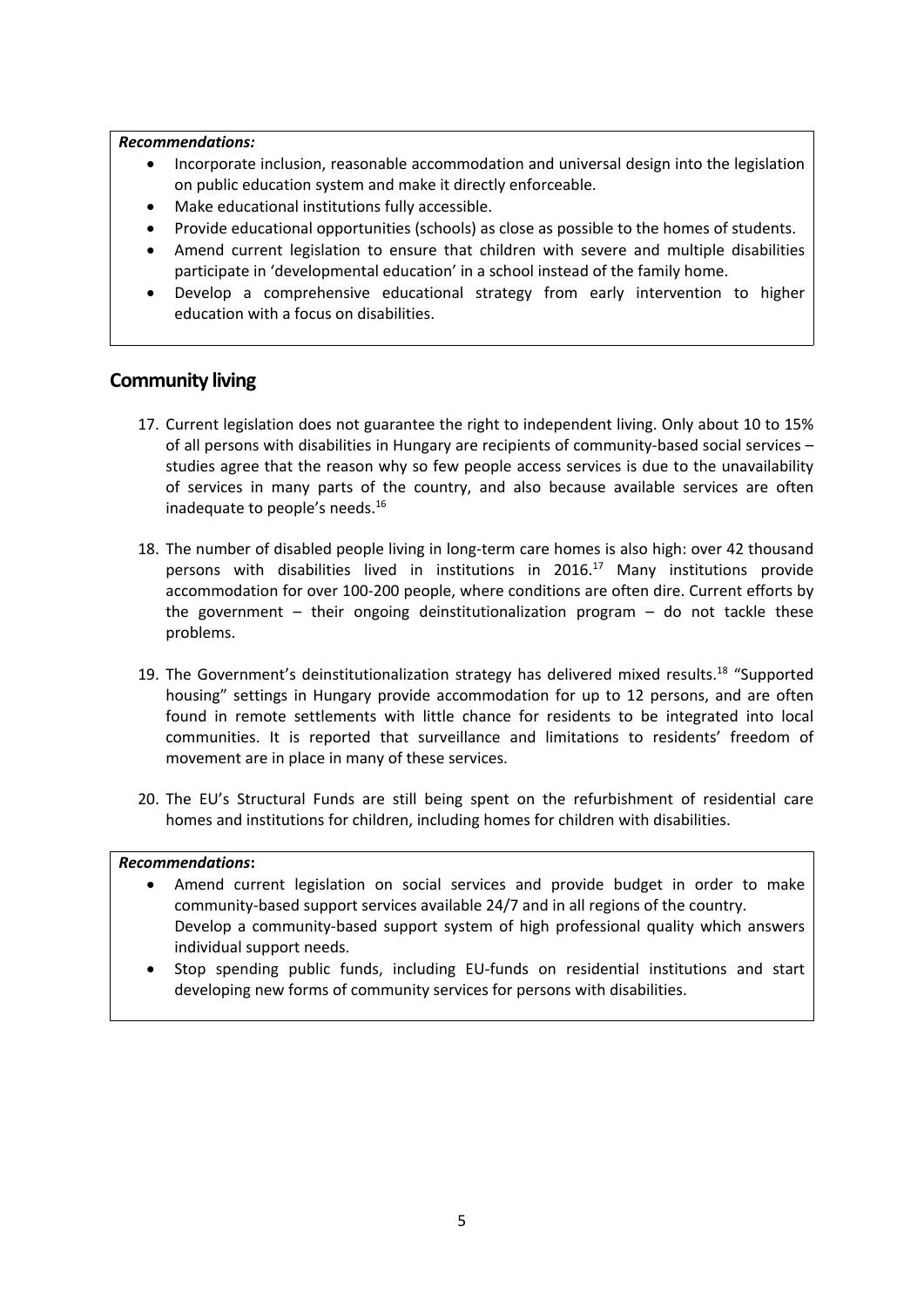# **Personal mobility**

- 21. The right to accessibility and to informed decision-making of persons with disabilities is violated due to the Government'<sup>s</sup> failure to introduce individual needs support in the special aids system. (A paternalistic medical approach is still dominant concerning special aids: for instance, the Hungarian term for special aids translates literally as "medical aids".) A considerable proportion of persons with physical disabilities are forced to buy and use <sup>a</sup> device privately, from the market. Due to the problems of the special aids support system, MEOSZ turned to the Ombudsman, who ordered a comprehensive inquiry in March 2021. $^{19}$
- 22. The problems of the support system are mainly caused by the lack of state quality control and the system'<sup>s</sup> inflexibility. There is no state-ensured quality control of the special devices provided through the current state-funded system. The consequences of faulty performance are borne by persons with disability, because they are banned from receiving another statesupported device within the support period even if what they have received is not good for them or cannot be repaired.
- 23. The supported medical devices and support conditions are determined by the state in advance, item by item, thus the system is inflexible. Instead of the quality of the product, the lower price is the only thing that matters when <sup>a</sup> decision is made on adding <sup>a</sup> product to the support list. The selection of <sup>a</sup> device that meets individual needs and free and informed consent are also hindered by the fact that the opinion of neither <sup>a</sup> rehabilitation specialist nor the prospective user is taken into account for the selection of the device, moreover, there is no possibility to try and test the device in all cases.

#### *Recommendations:*

- e Develop <sup>a</sup> system that responds to individual support needs based on physical state, life situation, and living environment and where the criterion for state support is not the medical device'<sup>s</sup> price.
- e It should be possible to use the amount of support for any device selected from the full range of products, taking into account the views of the treating doctor, the rehabilitation specialist and the person concerned.

# **Adequate standard of living and social protection**

24. The Government provides various cash benefits on <sup>a</sup> monthly basis to promote equal opportunities for persons with disabilities. Of these, 'disability grant'<sup>20</sup> and the 'disability allowance'<sup>21</sup> may be granted on the basis of health damage regardless of the length of prior insurance period. Although these benefits are intended to cover the additional costs associated with disability and to improve the health and living conditions of persons with disabilities, their amount is extremely low. The value of these benefits has not been reviewed in the last five years, their amount only increases with the rate of regular annual pension increases. As of 1 January 2021, disability allowance is HUF 40,310 (EUR 110) per month $^{22},$ disability grant is HUF 24,335 (EUR 66) per month, 23 for people without self-service ability HUF 29,713 (EUR 81) per month $^{24}$ . For comparison: in 2019, the subsistence minimum for a one adult household was HUF 101,400 (EUR 276).<sup>25</sup> Thus, the current amount of benefits does not provide real financial assistance to those affected and it is unsuitable for compensating for social disadvantages resulting from severe disability.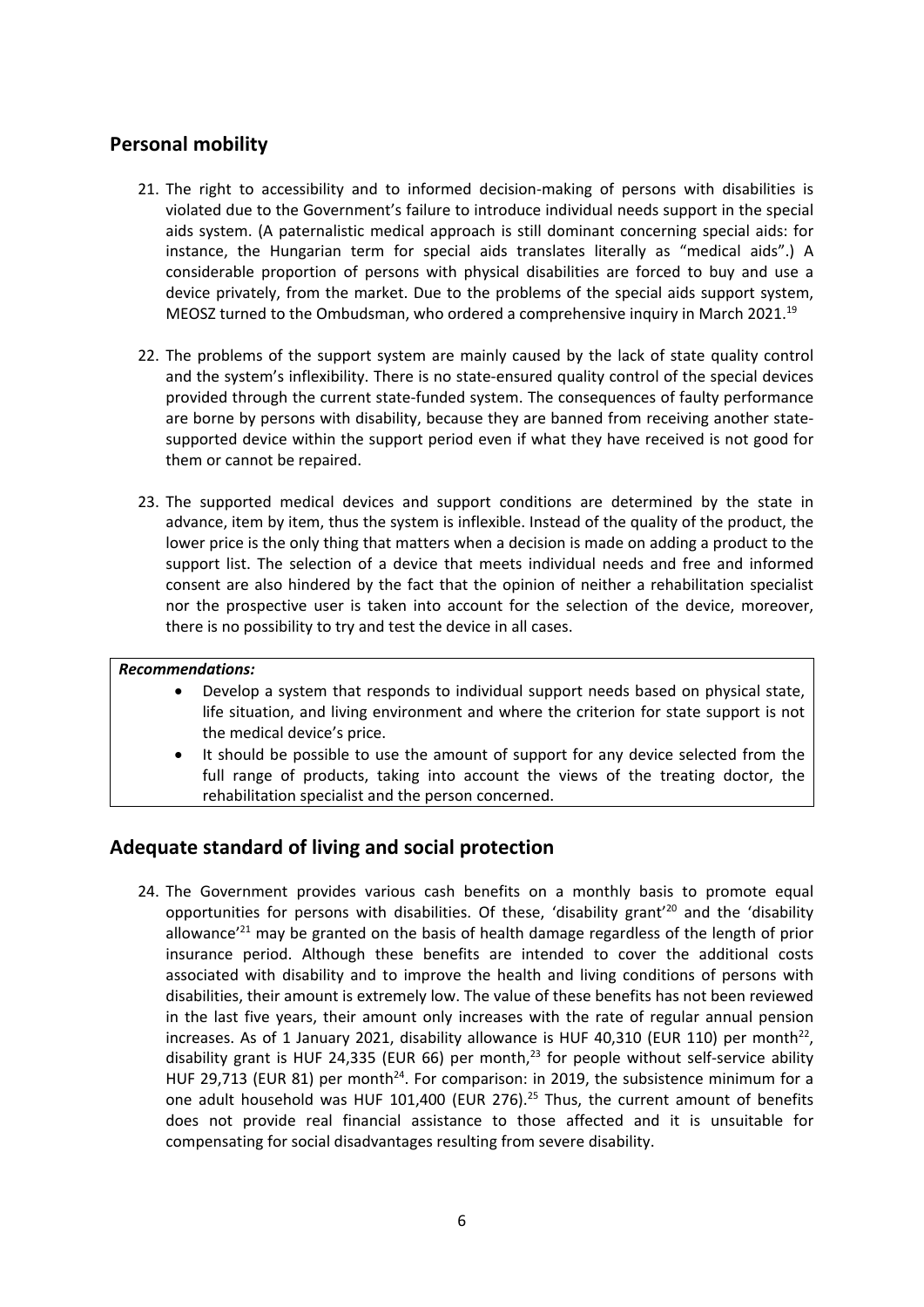25. In addition, from 1 March 2020, the previously two-instance administrative procedure has become one-instance in the majority of cases<sup>26</sup>, including disability-related benefits. This means that redress is only possible in court, which makes it significantly more difficult for those concerned to seek legal remedies.

#### *Recommendations:*

- Increase the amount of benefits for people with disabilities to ensure adequate standard of living and social protection for them.
- c Restore two-instance administrative procedures for decisions on disability-related benefits.

## **Access to labour market**

- 26. Hungary has failed to develop programs to integrate persons with disabilities into the open labour market and increase the employment opportunities for persons with disabilities in the public and private sectors. The employment of people with disabilities is still far below that of non-disabled workers. 'Supported employment' is more common than employment in the open labour market. According to the Hungarian Central Statistical Office'<sup>s</sup> survey published in 2018, the number of disabled employees was as low as  $16\%$  in 2016.<sup>27</sup> Fot. emphasizes that integrated employment of people with disabilities is desirable as opposed to 'supported employment',<sup>28</sup> however, a complex support system has not been developed, and the existing forms of support cannot completely fulfil their function.
- 27. Employers must pay <sup>a</sup> 'rehabilitation contribution' to the state if they have more than 25 employees and the proportion of persons with 'reduced working capacity' within the workforce is below 5 %.<sup>29</sup> The problem is that 'reduced working capacity' covers a much wider circle than persons with disability (e.g. <sup>a</sup> person with blood pressure problems may qualify as such). This means that it may not be in the employers' best interest to employ <sup>a</sup> disabled person, since the employment of <sup>a</sup> worker whose working capacity is reduced but who is not disabled may be less costly and requires less accommodation.

#### *Recommendation:*

- c Develop programs and create legislation to facilitate the integration of persons with disabilities into the open labor market.
- c Ensure that rehabilitation contribution is used by the state only for the integration of disabled people in the labor market, and that national associations of disabled people are involved in the process.